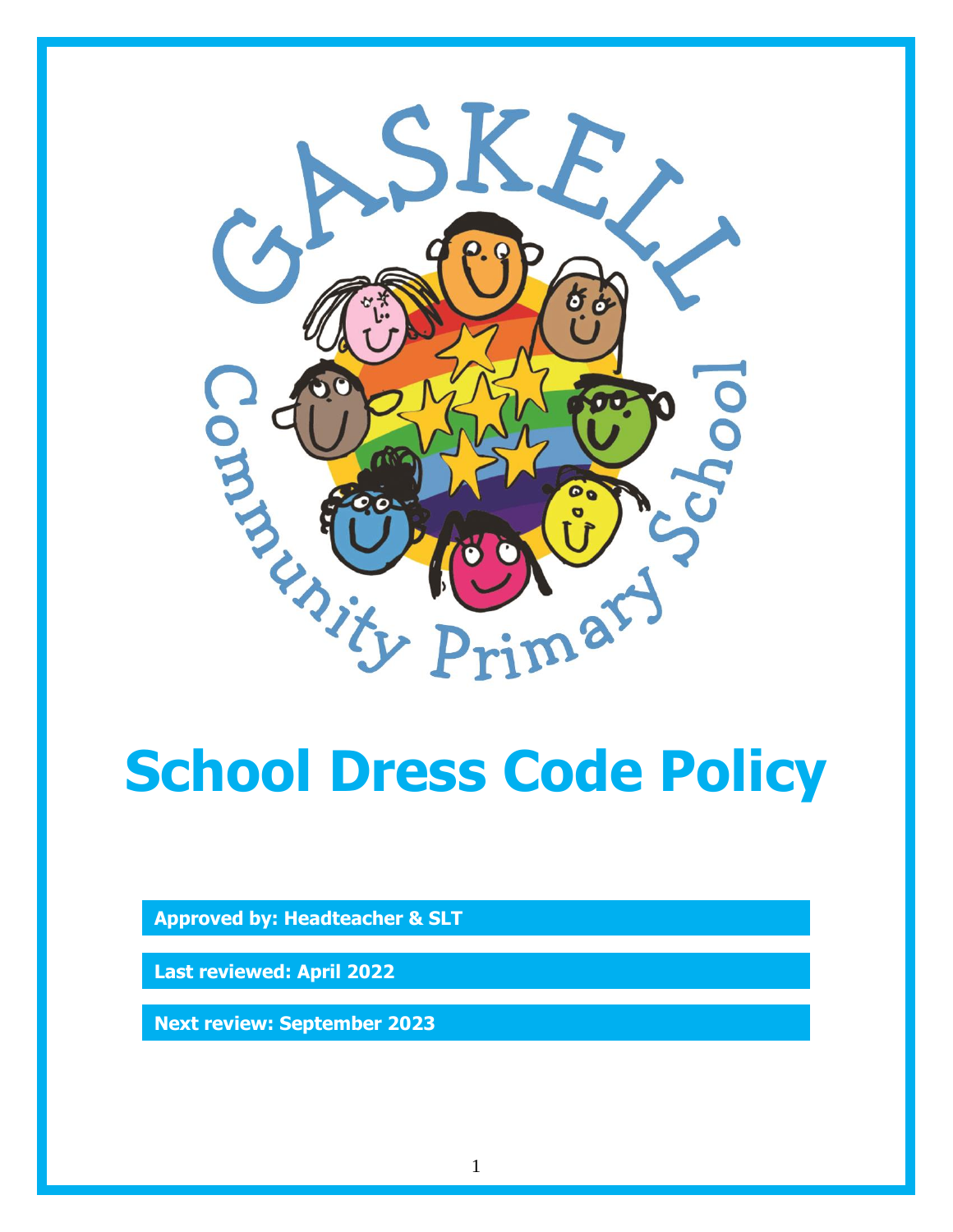## **Rationale**

Gaskell Primary School recognises that all employees act as representatives of the organisation and should therefore be dressed accordingly. The way in which Gaskell employees dress plays an important role in the image they present to parents, general public and most importantly, as role models to the children. Furthermore, the dress code should allow the employee to carry out their role effectively and safely, whilst not compromising their individual rights and liberties. This dress code takes into consideration the following laws and guidance:

- The Human Rights Act 1988
- The Health & Safety Act 1974
- Sex Discrimination Act 1975
- Religious or Belief Regulation 2003
- Disability & Discrimination Act 1995

# **Dress Code Requirements:**

- All staff should dress in a manner that is safe, effective and appropriate for their individual duties
- All staff should be dressed smart and clean, whilst at work. The following recommendations should be followed:
	- Staff should be dressed in an appropriate and professional manner therefore trousers, shirts, skirts and dresses should reflect this
	- Clothes should be clean and well presented
	- Modesty is strongly advised and clothes should reflect this
	- All staff should wear appropriate footwear and the school takes no responsibility for any injuries incurred by staff wearing heels or open toe shoes.
- When teaching Sport and P.E, all staff **MUST wear the new school P.E kit for indoors and outdoor activities (Black Jogging bottoms, black polo shirt and blue jacket).** This includes bare feet when demonstrating gymnastics techniques to the children.

# **Inappropriate attire includes:**

- **Excessively short skirts or dresses**
- Tops that show excessive cleavage
- Sports related attire including football tops or T-shirts (except when teaching PE)
- Any clothes containing offensive slogans or logos
- Jeans/combat trousers
- Any clothes where the mid-riff is exposed
- Hair should be kept clean and tidy
- Hats and baseball caps are not to be worn indoors